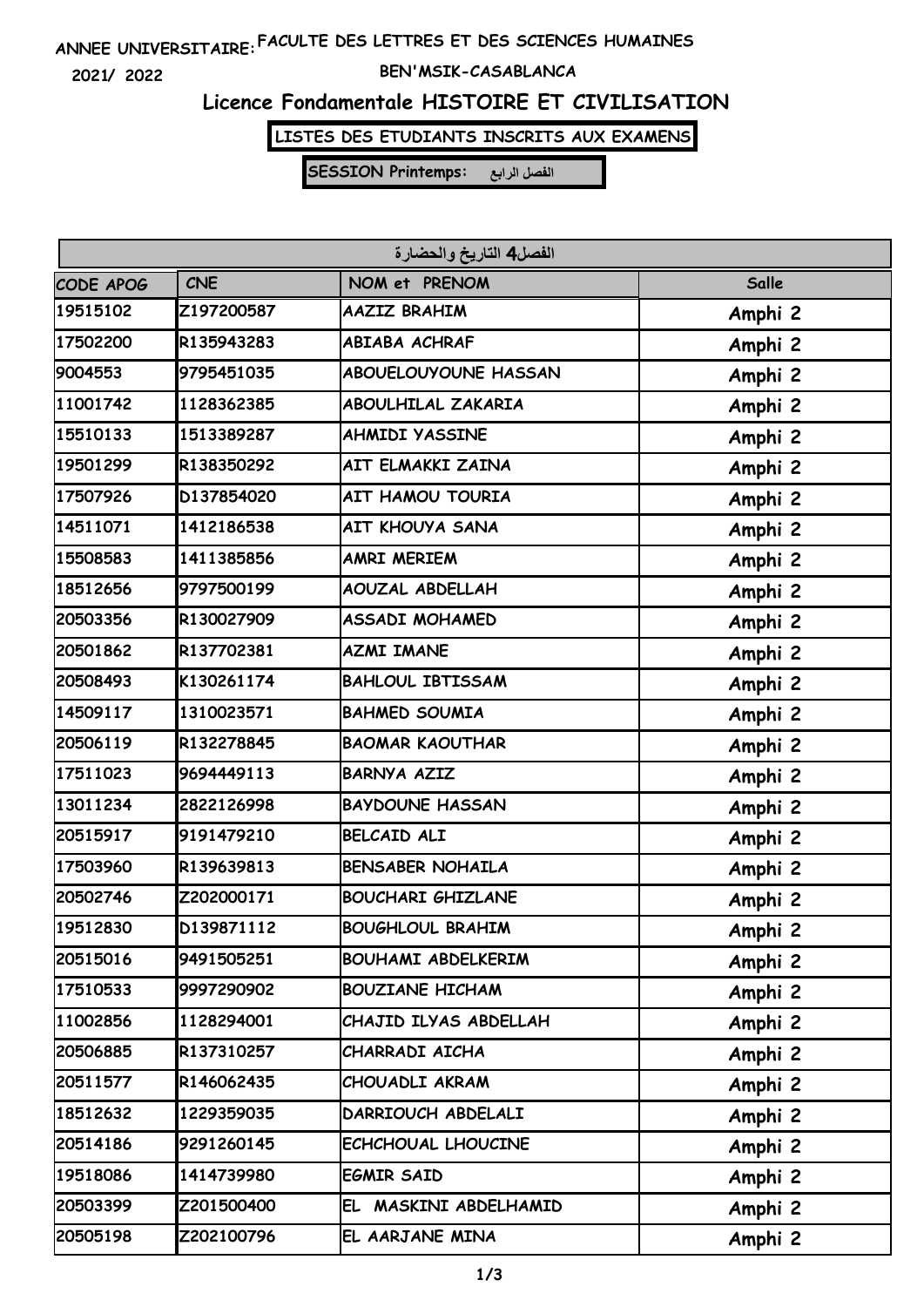## **FACULTE DES LETTRES ET DES SCIENCES HUMAINES ANNEE UNIVERSITAIRE:**

**2021/ 2022**

#### **BEN'MSIK-CASABLANCA**

### **Licence Fondamentale HISTOIRE ET CIVILISATION**

## **LISTES DES ETUDIANTS INSCRITS AUX EXAMENS**

**SESSION Printemps: الفصل الرابع**

| الفصل4 التاريخ والحضارة |            |                           |              |  |  |  |
|-------------------------|------------|---------------------------|--------------|--|--|--|
| CODE APOG               | <b>CNE</b> | NOM et PRENOM             | <b>Salle</b> |  |  |  |
| 20508875                | K131098340 | EL FILLALI ABDELBASSET    | Amphi 2      |  |  |  |
| 20504458                | R146100492 | EL KHADER FATIMA          | Amphi 2      |  |  |  |
| 19504724                | F132380349 | EL KHADIR ABDELMOURITE    | Amphi 2      |  |  |  |
| 13004672                | 1311385288 | EL KHATTABY OTHMANE       | Amphi 2      |  |  |  |
| 20506877                | R137310264 | EL MALHOUNI LAMIAE        | Amphi 2      |  |  |  |
| 18500595                | K132216562 | <b>ELAMRI NORA</b>        | Amphi 2      |  |  |  |
| 19500397                | K138512986 | ELFAQYH YASSIR            | Amphi 2      |  |  |  |
| 3025845                 | 2299455803 | ELFATOUAKI ABDELKADER     | Amphi 2      |  |  |  |
| 12006013                | 1229383395 | <b>ELHAOURI AHMED</b>     | Amphi 2      |  |  |  |
| 16500627                | R143103049 | ELMAADANI NAJOUA          | Amphi 2      |  |  |  |
| 15500204                | 1513383804 | ELOUADINI AICHA           | Amphi 2      |  |  |  |
| 20513734                | Z202100601 | <b>ES-SABBAR NOUHAILA</b> | Amphi 2      |  |  |  |
| 16504709                | R131230469 | <b>HACHKIR SARA</b>       | Amphi 2      |  |  |  |
| 19505638                | F130305270 | HAJLI IBTISSAM            | Amphi 2      |  |  |  |
| 20512854                | F148005138 | HAMZA ZAKARIA             | Amphi 2      |  |  |  |
| 16500239                | Z162000874 | <b>HASSOUN LAKBIR</b>     | Amphi 2      |  |  |  |
| 18516299                | Z154003173 | HAYATE RACHID             | Amphi 2      |  |  |  |
| 19501239                | R130068631 | HEMMANE ABDERRAHMANE      | Amphi 2      |  |  |  |
| 18502338                | R132677171 | <b>HICHAM ASMAA</b>       | Amphi 2      |  |  |  |
| 3025659                 | 2222505705 | <b>HILMI HICHAM</b>       | Amphi 2      |  |  |  |
| 12005793                | 1229370578 | <b>HOSSAIBI MOHAMED</b>   | Amphi 2      |  |  |  |
| 19513129                | 2525757301 | IGHAZRAN MALIKA           | Amphi 2      |  |  |  |
| 19504353                | Z191900090 | <b>INANE AZIZ</b>         | Amphi 2      |  |  |  |
| 20515011                | 2096789811 | IZRANI ABDELHAFID         | Amphi 2      |  |  |  |
| 19512851                | R130116349 | JABLI SOUKAINA            | Amphi 2      |  |  |  |
| 19500859                | R110026086 | KHOUILID FOUZIA           | Amphi 2      |  |  |  |
| 20510006                | R130180511 | KOUAR MERIEM              | Amphi 2      |  |  |  |
| 20513999                | K136196432 | LAAOUINA IKRAM            | Amphi 2      |  |  |  |
| 19515635                | 1028355816 | LAFDILI BRAHIM            | Amphi 2      |  |  |  |
| 20515019                | 9996284309 | LAHRAOUI RACHID           | Amphi 2      |  |  |  |
| 20515025                | 1128341071 | LAOUKISSI LAILA           | Amphi 2      |  |  |  |